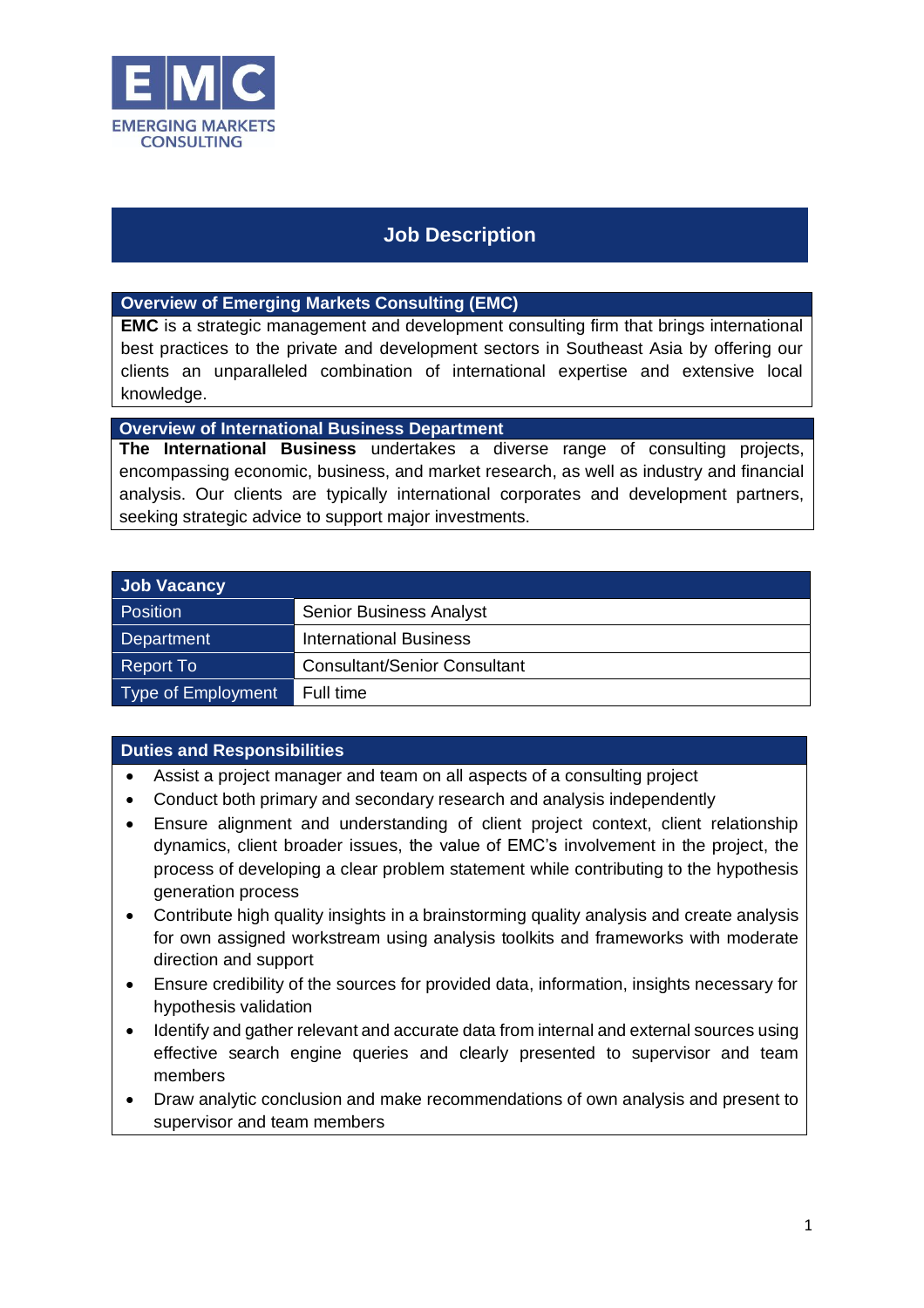

- Guide juniors to the right public data sources, ensure smooth analysis and the quality of meeting notes from junior members, and coordinate resource allocation of junior team members
- Help coordinate resource allocation of junior team members and flag to supervisor of any potential impediments
- Carry out all the planned activities and deliver assigned tasks in a project on time and proactively communicates potential roadblocks
- Build collaborative relationships with team members and assigned client counterparts using company communication tools and consistently make meaningful contributions in internal and external meetings
- Seek and solicits appropriate coaching from supervisor and peers for self-learning, provide honest feedback, build positive relationship, and support colleagues as appropriate
- Understand, respect, and embrace the organization's vision, mission, core beliefs, big picture, team diversity, opinions, and thoughts
- Perform other duties as assigned

| <b>Profile and Qualifications</b> |                                                                                                                                                                                                                                                                                                                                                                                                                                                                                                                                                                                                                                  |  |
|-----------------------------------|----------------------------------------------------------------------------------------------------------------------------------------------------------------------------------------------------------------------------------------------------------------------------------------------------------------------------------------------------------------------------------------------------------------------------------------------------------------------------------------------------------------------------------------------------------------------------------------------------------------------------------|--|
| <b>Minimum Education</b>          | Undergraduate degree and excellent academic record in a<br>$\bullet$<br>top-tier university in business, finance, economics, or other<br>fields; An MBA or related postgraduate degree or<br>qualifications is an advantage                                                                                                                                                                                                                                                                                                                                                                                                      |  |
| Professional<br><b>Experience</b> | Minimum 2 years of experience in a consulting company or<br>$\bullet$<br>relevant professional work setting                                                                                                                                                                                                                                                                                                                                                                                                                                                                                                                      |  |
| Knowledge                         | Knowledge of Cambodia's<br>economic<br>business<br>and<br>$\bullet$<br>environment<br>Knowledge of project research and analysis, qualitative and<br>$\bullet$<br>quantitative research<br>Advanced working knowledge of the Microsoft Suite,<br>specifically Excel and PowerPoint                                                                                                                                                                                                                                                                                                                                               |  |
| <b>Skills and Abilities</b>       | Well-developed core consulting skills of research, analysis,<br>$\bullet$<br>presentation, and attention to details<br>Ability to deliver a high-quality work and result-based<br>٠<br>performance<br>Detailed oriented and strong analytical and problem-solving<br>skills<br>Strong interpersonal and communication skills, both oral and<br>٠<br>written<br>Strong project coordination and exceptional client service<br>$\bullet$<br>Ability to be self-directed and be an independent contributor<br>to the team<br>Ability to work collaboratively as a team<br>Ability to cope with pressure and challenging environment |  |